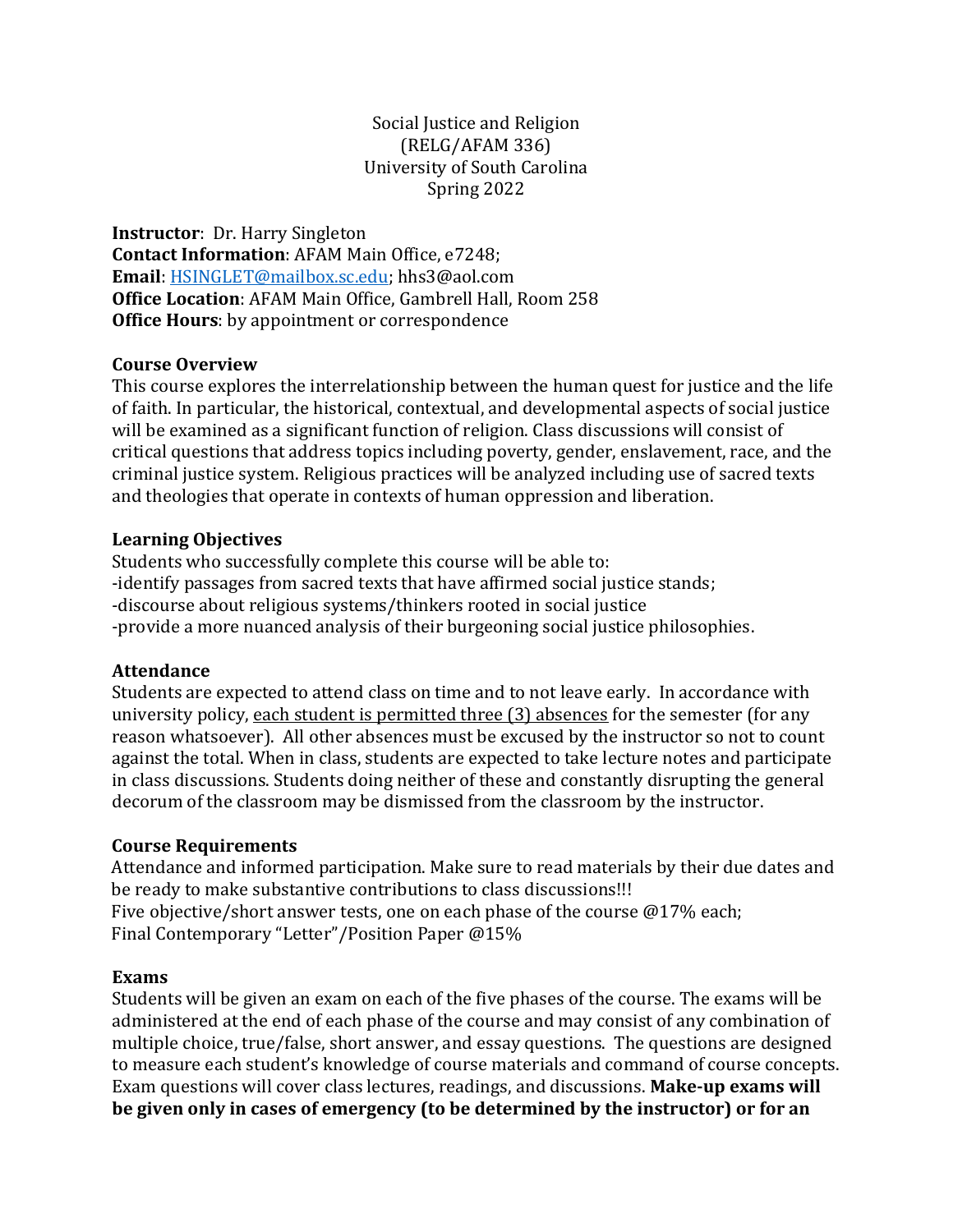**official college-related function. If a student wishes to take a make-up exam, he/she must consult with the instructor before the scheduled exam.** Only in rare instances will the instructor permit a make-up exam if consulted after the scheduled exam. Students have up to the next class meeting after the scheduled exam to take the make-up. No make-ups will be given after that! Students not taking either the scheduled or make-up exam will be given a numeric grade of zero for that exam. Students are also required to be on time and ready to take the exams before they are administered. Students entering the lecture hall after the exam has been administered will **NOT** be allowed to sit for the exam and will be given a numeric grade of zero for that exam!

## **Final Project**

A final project will be required of each student on their most passionate aspect of social justice reform. An oral presentation will be rendered by each student during the last week of class. A paper of five to ten pages detailing the student's chosen aspect of social justice will be submitted. The papers are to take on a creative bent similar to the final reading of the semester – Martin King's article, "Paul's Letter to Contemporary Christians." More details will be provided later in the semester.

| <b>Grading Scale</b> |         |
|----------------------|---------|
| $\boldsymbol{A}$     | 90-100% |
| $B+$                 | 89-86%  |
| $\mathbf B$          | 85-80%  |
| $C+$                 | 79-76%  |
| $\mathsf C$          | 75-70%  |
| $D+$                 | 69-66%  |
| D                    | 65-60%  |
| $\boldsymbol{F}$     | $<$ 59% |
|                      |         |

# **Grading Scale**

## **Required Text**

Required reading materials will be taken from a plethora of thinkers/sources whose works have withstood the test of time and have become, in a real way, classics in social justice. Thinkers/sources will also come from more contemporary works that have raised insightful approaches to social justice and religion worthy of the course's attention. The intent is to demonstrate the scope of the social justice movement's impact on organized religion and vice versa.

## **Plagiarism and Citation**

According to the *Carolina Creed*, plagiarism is the most serious academic offense a student can commit in this or any other university and has serious repercussions. See [http://www.sa.sc.edu/creed/THETENETS.HTM.](http://www.sa.sc.edu/creed/THETENETS.HTM)

Plagiarism is when you take credit for the work or wording of another person although you are not the original author --- that can mean the work or wording of a scholar or author or the work or wording of a fellow classmate. So, when in doubt always paraphrase (put in your own words) and cite (give written credit).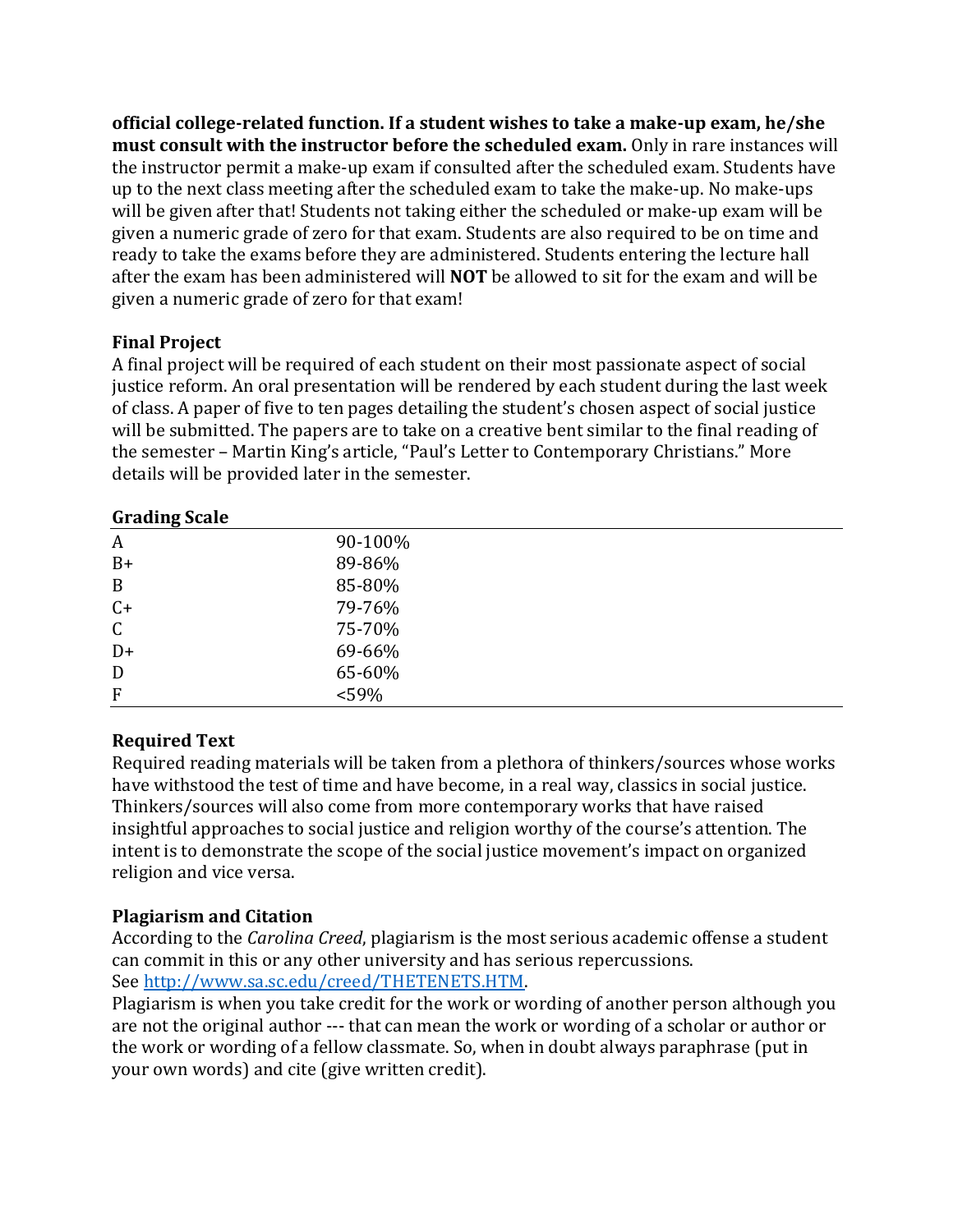With your writing assignments, do not use footnotes. The method of citation I want you to use with all of your writings is the author-work-pages format. Give the last name of the author(s), the title of the publication, and the relevant page numbers in parentheses. Example: (Cone, Black Theology of Liberation, 125-128); or two or more authors (Cone and Wilmore, Black Theology: A Documentary History, 297).

### **Electronic Devices**

Other than a laptop or recording device for lectures, electronic devices are strictly prohibited in the classroom. **In particular, cell phones and listening devices are prohibited from use during class!** They are to be turned off before entering the classroom and not used for the duration of the class. Students in violation will be disciplined or dismissed from the class. If for any reason you must monitor your phone in case of a personal emergency, please let the instructor know this ahead of time.

## **Additional Learning Resources**

Each student is highly encouraged to make use of the following on-campus resources to assist with the writing of papers and guidance with regards to your academic performance: USC Writing Center (Byrnes 703)<http://www.cas.sc.edu/write/> Academic Success @ US[C http://www.housing.sc.edu/academicsuccess/](http://www.housing.sc.edu/academicsuccess/)

## **Special Needs**

The instructor of this course will make every effort to accommodate students with special needs. If you have any special needs that may impact your ability to learn, you should inform the instructor sometime during the first week of class. You will also need to provide supporting documentation from the Office of Student Services – <http://www.sa.sed/sds/>

#### **Course Outline**

Week One 1/11 Course Introduction 1/13 Course Syllabus

## **Phase One – Setting the Stage, Why the Course is Pertinent**

Week Two 1/18 Sacred Texts as Sources of Oppression/Sources of Justice 1/20 A Social Gospel, A Social Theology **Monday, January 17, King Day Holiday (No Classes)** Reading: Rauschenbusch, A Theology for the Social Gospel, Chapter One

Week Three 1/25 The Kingdom and the Poor 1/27 Examination One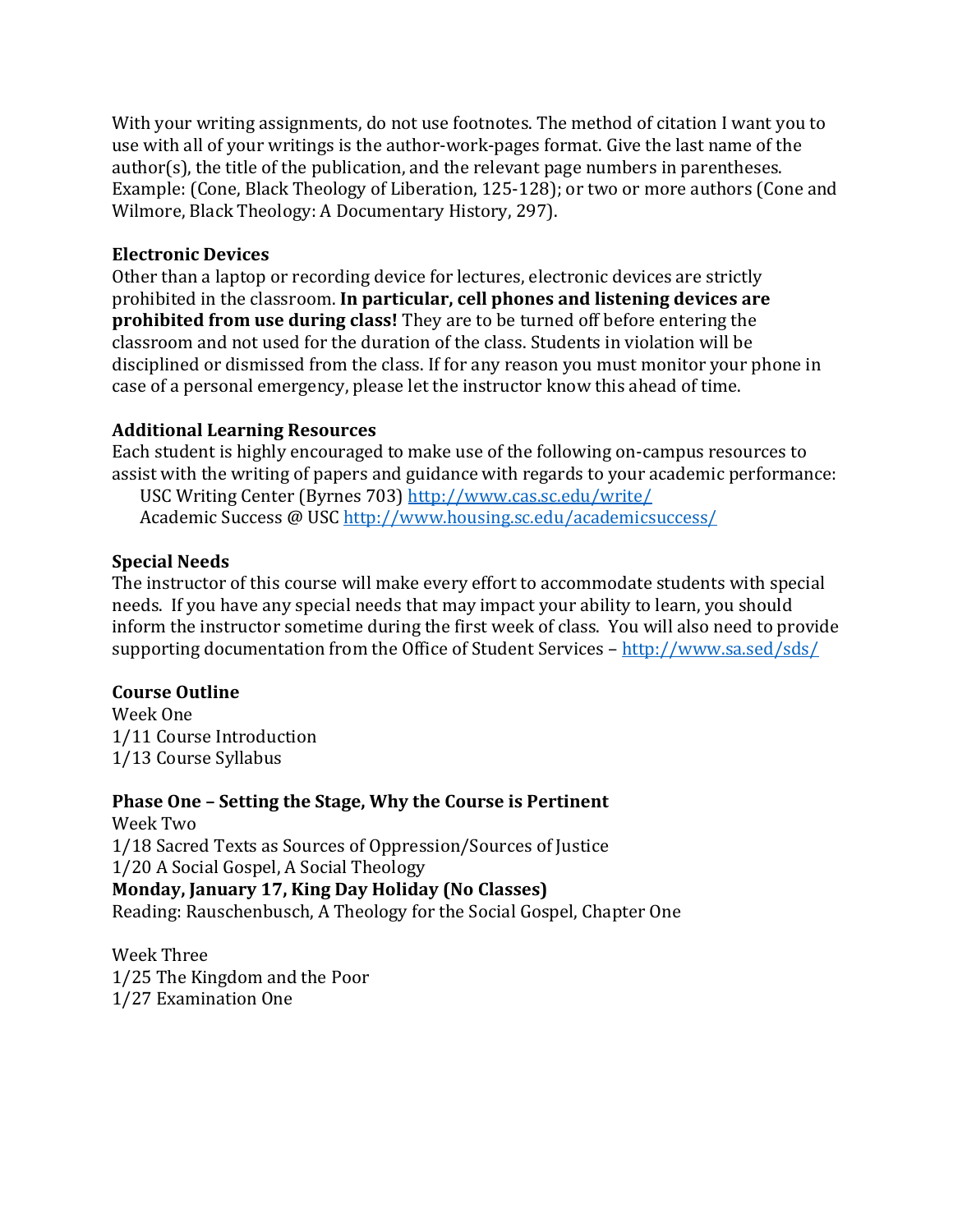#### **Phase Two – Social Justice and Conflicts with Nations**

Week Four 2/1 Return Exam One/National Life and the Quest for Justice 2/3 National Life and the Quest for Justice, Part II Reading: Niebuhr, Moral Man and Immoral Society, Chapter Four

Week Five 2/8 National Morality, National Immorality 2/10 Examination Two

#### **Phase Three – Race and Social Justice**

Week Six 2/15 Return Examination Two/Christian Racism or Racist Christianity 2/17 American Laws, American Morality Reading: Lincoln, Race, Religion and the Continuing American Dilemma, Chapter Two

Week Seven 2/22 Combatting a Theology of Chattel 2/24 The Religion of Jesus Reading: Thurman, Jesus and the Disinherited, Chapter One

Week Eight 3/1 Review 3/3 Examination Three

## **Week Nine: 3/7-11 Spring Break (No Classes)**

#### **Phase Four – Gender and Social Justice**

Week Ten 3/15 Patriarchy as an Obstacle to Justice 3/17 Sex, Sexism, and the Woman's Place/Base Reading: Reuther, Sexism and God-Talk, Chapter Seven

Week Eleven 3/22 Womanism and Black Women's Unique Experience of Oppression 3/24 Examination Four Reading: Teresa Hoover, Black Women and the Churches: Triple Jeopardy, Black Theology: A Documentary History, Volume One

#### **Phase Five - Poverty**

Week Twelve 3/29 Return Exam Four/The Catholic Church's Reckoning with the Poor 3/31 Theological Renewal and Social Justice Reading: Vatican II, Pastoral Constitution on the Church In The Modern World, #64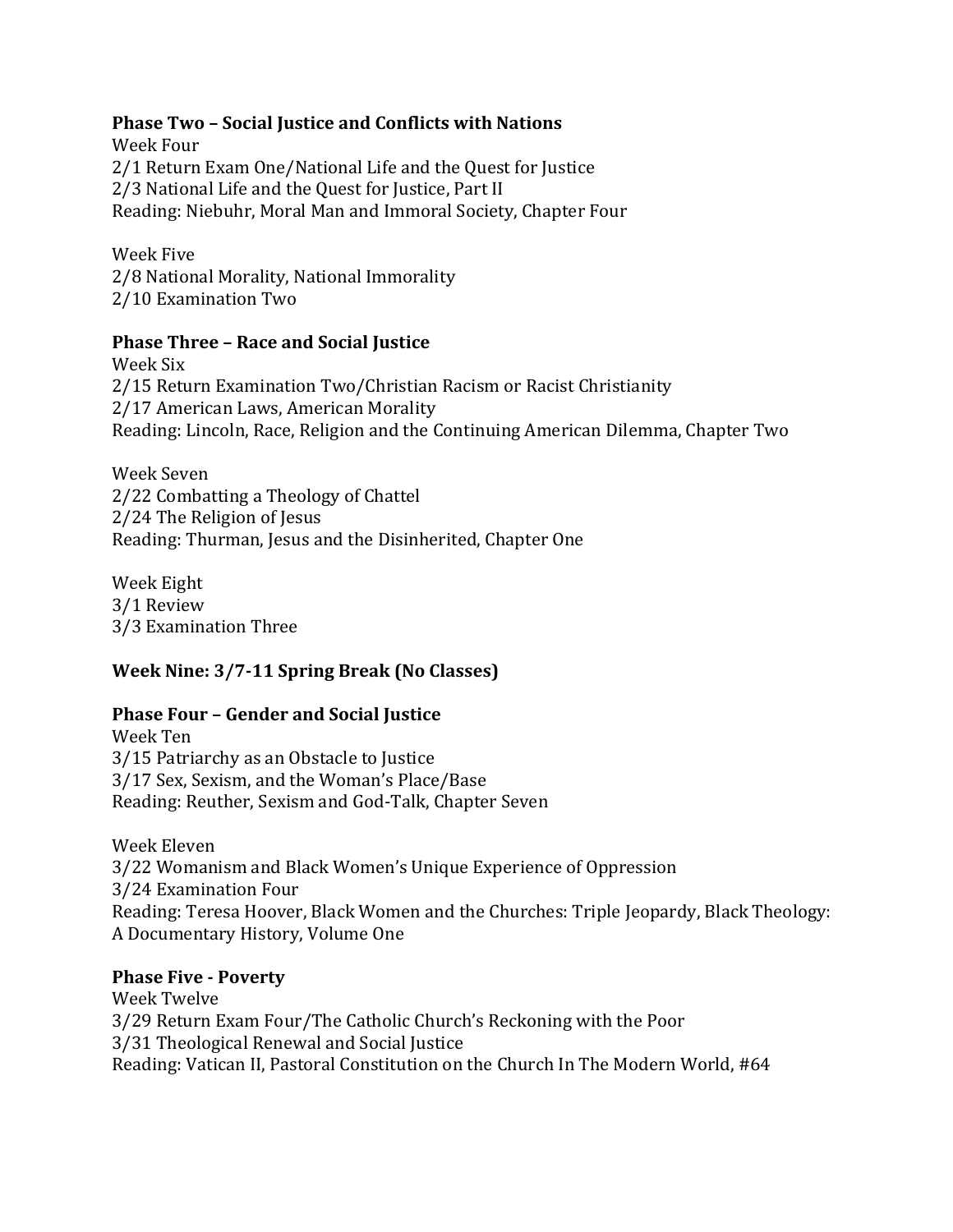Week Thirteen 4/5 Extra Ecclesia Nulla Salus 4/7 Extra Pauperes Nulla Salus Reading: Sobrino, No Salvation Outside the Poor, Chapter Three

Week Fourteen 4/12 Examination Five 4/14 Return Examination Five/Preparation for Final Project Reading: Martin Luther King, Jr., Paul's Letter to American Christians!

Week Fifteen 4/19 Primary Commitment to Social Justice 4/21 Oral Presentations to the Class

Week Sixteen Monday, 4/25 Last Day of Classes

Reading Day \*\*\*Tuesday, April 26\*\*\* Final Examinations \*\*\*Wednesday, April 27 – Wednesday, May 4\*\*\* Commencement Exercises \*\*\*Friday, May 6 and Saturday, May 7\*\*\*

Although this is the printed outline, it is subject to time availability or unforeseen circumstances.

## **COVID-19 Mitigation & Notification Information:**

#### **Class Meetings:**

- Masks must be worn at all times in the building and during our class meetings. If you lose your mask or it gets damaged, let Dr. Singleton know immediately/before class time starts.
- Try to sit in the same seat every class meeting to assist with contact tracing efforts. I will try to get a photo grid of our class on the first or second day of class to help us remember our seats.
- Handouts will be kept to a minimum but if you would like a free paper copy of the syllabus, let me know on the first day of class.
- Use hand sanitizer before and after you leave the classroom. Disinfecting materials will also be available in our room, if you would like to clean desk surfaces on your own.
- Do not leave any materials, food, drink, or personal items in the classroom.